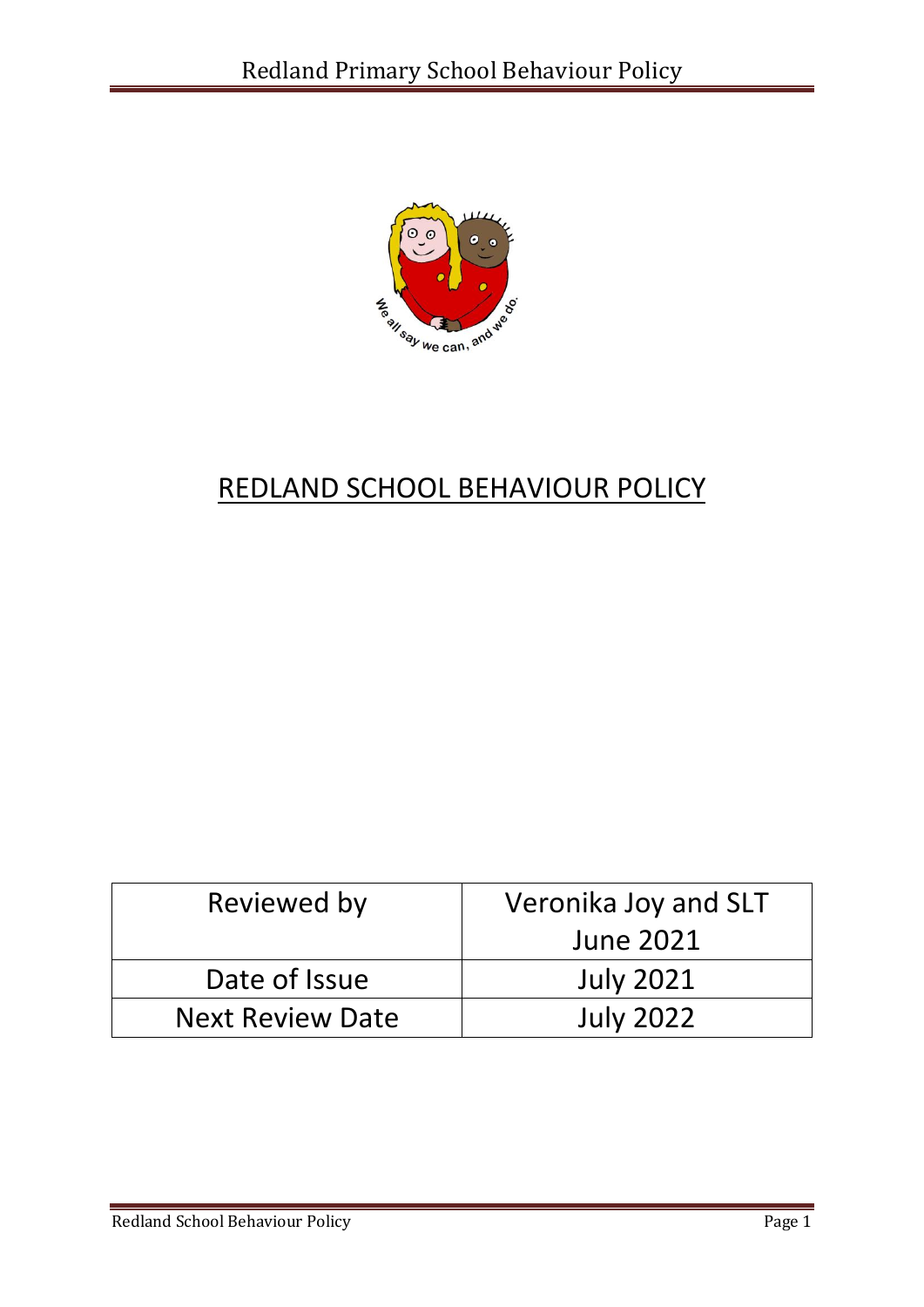# **Redland School Behaviour Policy**

The aims of our Behaviour Policy are: -

- To create an environment conducive for learning
- To provide the children with a framework of values and attitudes which will prepare them for their future life
- To provide the children with an understanding of themselves and others, working towards a development of self-discipline, good manners and courtesy
- To encourage children to be responsible for their actions
- To have high expectations of behaviour at all times

#### **REDLAND SCHOOL RULES**

| Be kind. | Be respectful. | Be responsible. |
|----------|----------------|-----------------|
|----------|----------------|-----------------|

As an extension to the School Rules, each class has their own expectations which are created and agreed as a class. These are used to reinforce good behaviour.

Year 5 and 6 pupils are given the role of "Helping Hands". This involves Year 5 & 6 pupils wearing bright orange bibs bearing the Helping Hands logo during the morning and lunchtime break. All children are aware that this group of children are there to support and help during any playground issues which may occur – they are the first port of call before intervention by MDSAs or teaching staff. The Year 5 & 6 pupils are given instruction and mentoring in class discussion.

Year 6 pupils are also given the role of "Buddies", where they are buddied with a child in FS2. The purpose is to act as role models and support these children throughout their first year at Redland School.

When dealing with behaviour issues the following strategies should be used: -

- Maintain a positive view of the child
- Remove child from the audience
- De personalise the situation
- Remain calm
- Listen to what the child has to say
- State clearly your interpretation of the facts
- Discuss the implications of the behaviour in question
- Outline the consequences/next steps

#### Rewards

As a school we openly acknowledge examples of good behaviour and these are rewarded with stickers, certificates and praise from staff. A star of the week is awarded by teachers, this is awarded to reflect individual children who have made sustained effort throughout a week in learning behaviour. In FS2 and KS1, positive behaviour is encouraged through in-class displays. In KS2, teachers use Dojos - an online reward system to acknowledge aspects of good behaviour.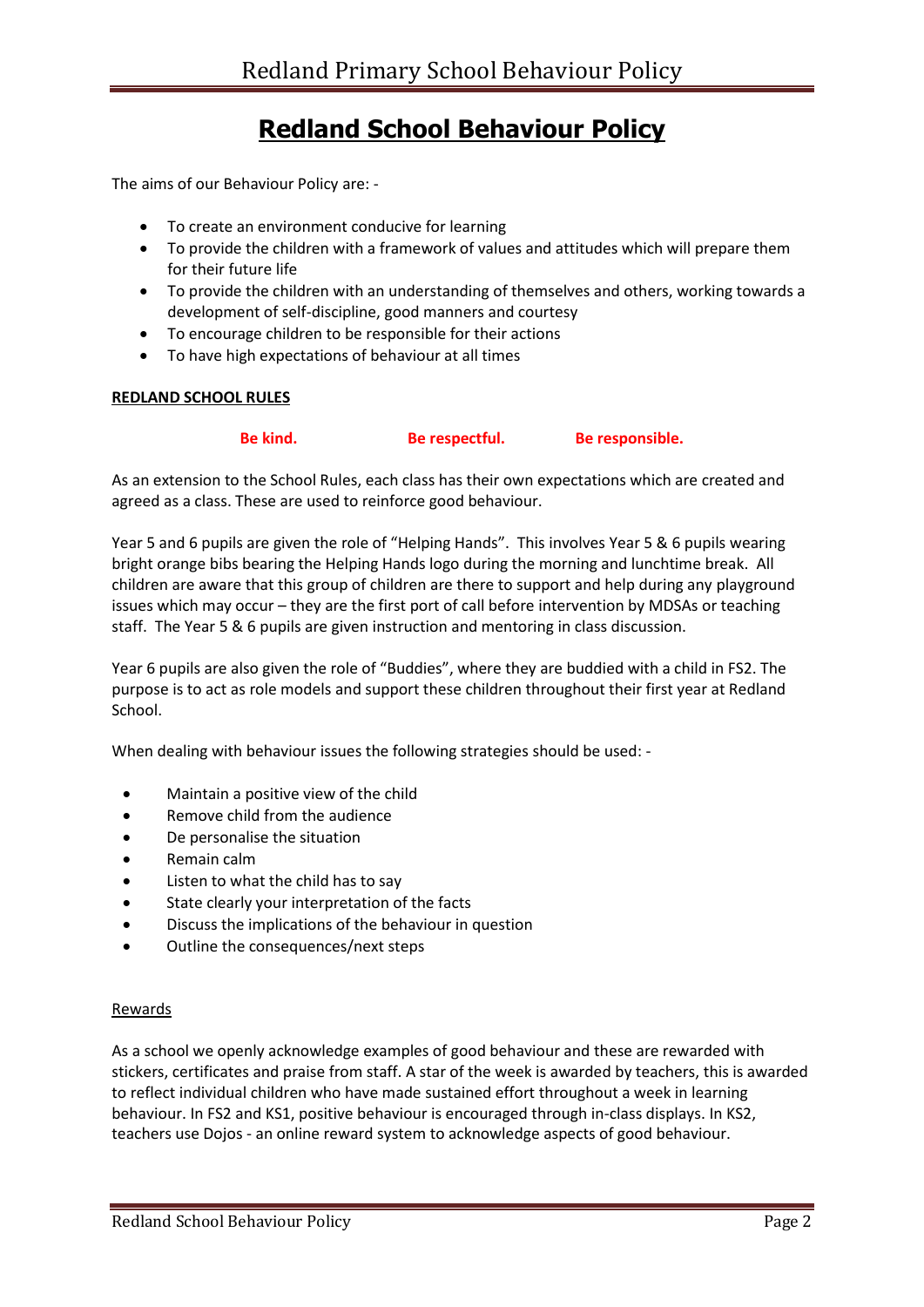Each week, one pupil from each class who has been an excellent role model is chosen to have hot chocolate and marshmallows with the headteacher. This is to acknowledge their consistent, high standard of behaviour.

Individuals, groups and whole classes can be rewarded marbles for displaying positive behaviour and learning. These are collected as a class. When the jar is full, the class can agree a treat or privilege.

# Sanctions

The outcome of inappropriate behaviour can lead to: -

- Verbal warning
- Removal of dojos or marbles
- Classroom/Playground/Time Out
- Sent out to another class. (Child to be escorted by TA or Teacher with explanation of incident)
- Sent to the Headteacher to give an explanation of events leading up to inappropriate behaviour
- If deemed serious or ongoing, parents will be asked to come into school to discuss their child's behaviour
- Appropriate consequences and behaviour strategies will be discussed and agreed. In serious cases exclusion from school may be given
- If a child is responsible for wilful damage the parents may be asked to recompense the school
- Children may be given a 'Reward Chart' to encourage positive behaviour and to monitor behaviour progress
- If these strategies prove unsuccessful, or if parents and the school feel there is a need, an Individual Behaviour Plan will be drawn up and outside agencies contacted.

## **OUT OF SCHOOL ACTIVITIES**

Appropriate risk assessments will be carried out to ensure inclusivity and safety. This may result in additional staffing or parents being asked to accompany their child(ren).

Behaviour which endangers a child's own safety or the safety of others will result in that pupil being removed from the group/activity.

Seriously inappropriate behaviour on school visits/trips will result in the child being returned to school/home.

#### **RECORDING OF INCIDENTS**

As indicated on the 'Sanctions flow chart' (Appendix A), incidents should be recorded on pupil's files on Insight by the class teacher, when it is felt that a change in the pupil's learning environment will support them in changing their behaviour.

Behaviour which is notably out of character or that requires immediate adult assistance (e.g. one pupil intentionally injuring another pupil) should also be logged in this way.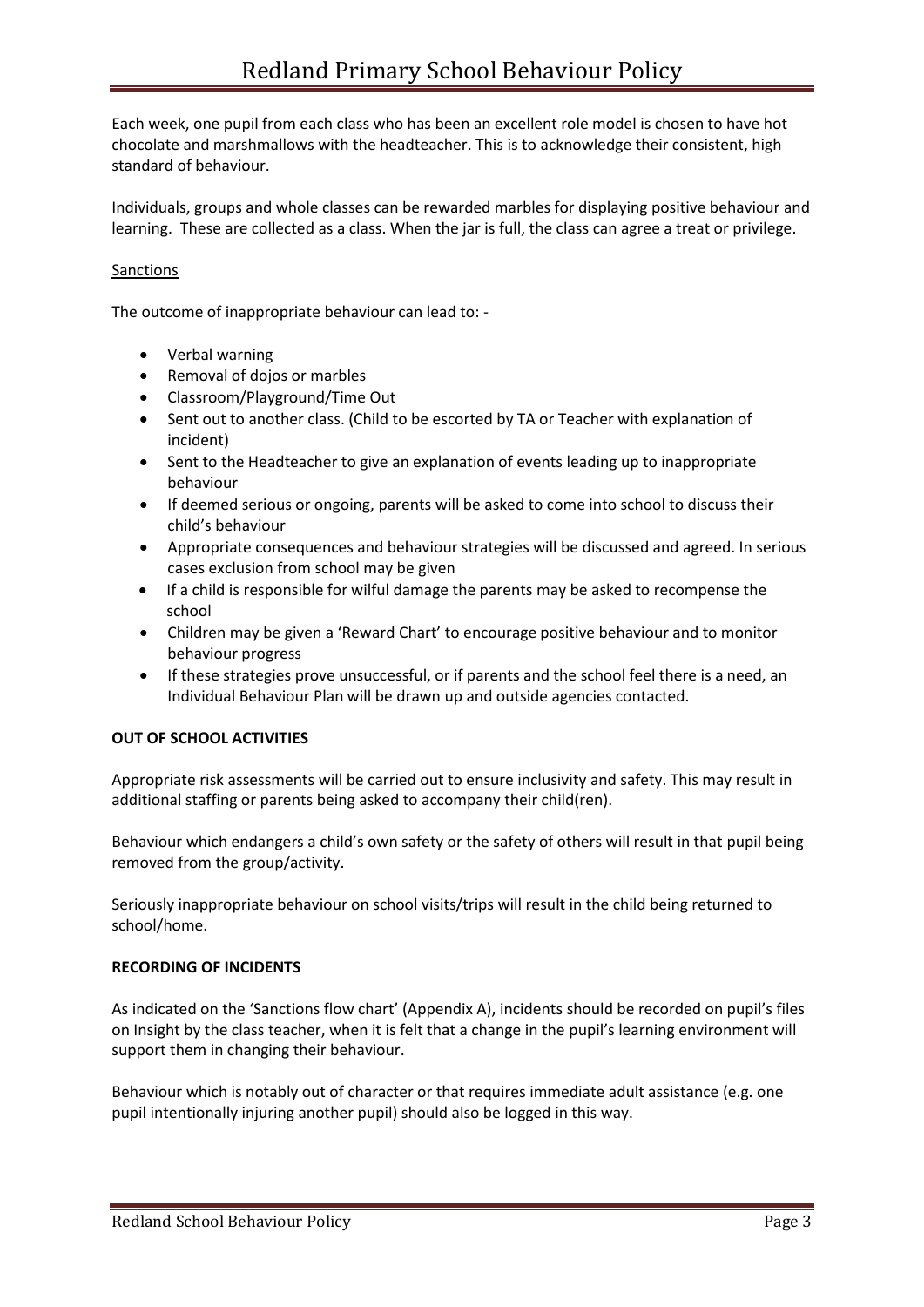## **EXCLUSIONS**

Exclusions will be given where the Headteacher feels necessary. Exclusion is an extreme sanction and is only administered by the Headteacher, in agreement with the Senior Leadership Team. Exclusion, whether for a fixed term or permanent may be used for any of the following, all of which constitute examples of unacceptable conduct as identified in Wiltshire County Council reasons for exclusion:

- Physical assault against a pupil
- Physical assault against an adult
- Verbal abuse / threatening behaviour against a pupil
- Verbal abuse / threatening behaviour against an adult
- Bullying
- Racist abuse
- Sexual abuse or assault
- Misuse of drugs / alcohol / tobacco products
- Damage to property
- Theft
- Persistent disruptive behaviour

This is not an exhaustive list and there may be other situations where the Headteacher makes the judgement that exclusion is an appropriate sanction.

Exclusion will be enforced when other pupils or members of staff are deemed to be seriously affected by that pupil's presence in school/class. The school will follow guidelines set out by the Local Authority.

#### **COVID-19**

To reflect the new rules and routines necessary to reduce risk in our setting, we expect all staff and pupils to adhere to the following rules:

• Follow government guidance regarding social distancing, handwashing and respiratory and cough hygiene.



- Follow one-way systems, or use the walk left policy when moving around the school, and stay in designated zones allocated by adults.
- Pupils should only use their own allocated resources. If sharing resources, this must be directed by an adult to enable cleaning and disinfecting.
- All pupils should follow instructions regarding hygiene, e.g. using alcohol gel and washing hands when directed.
- At the start of the school day, pupils are expected to line up in designated spaces, indicated by markings on the playground.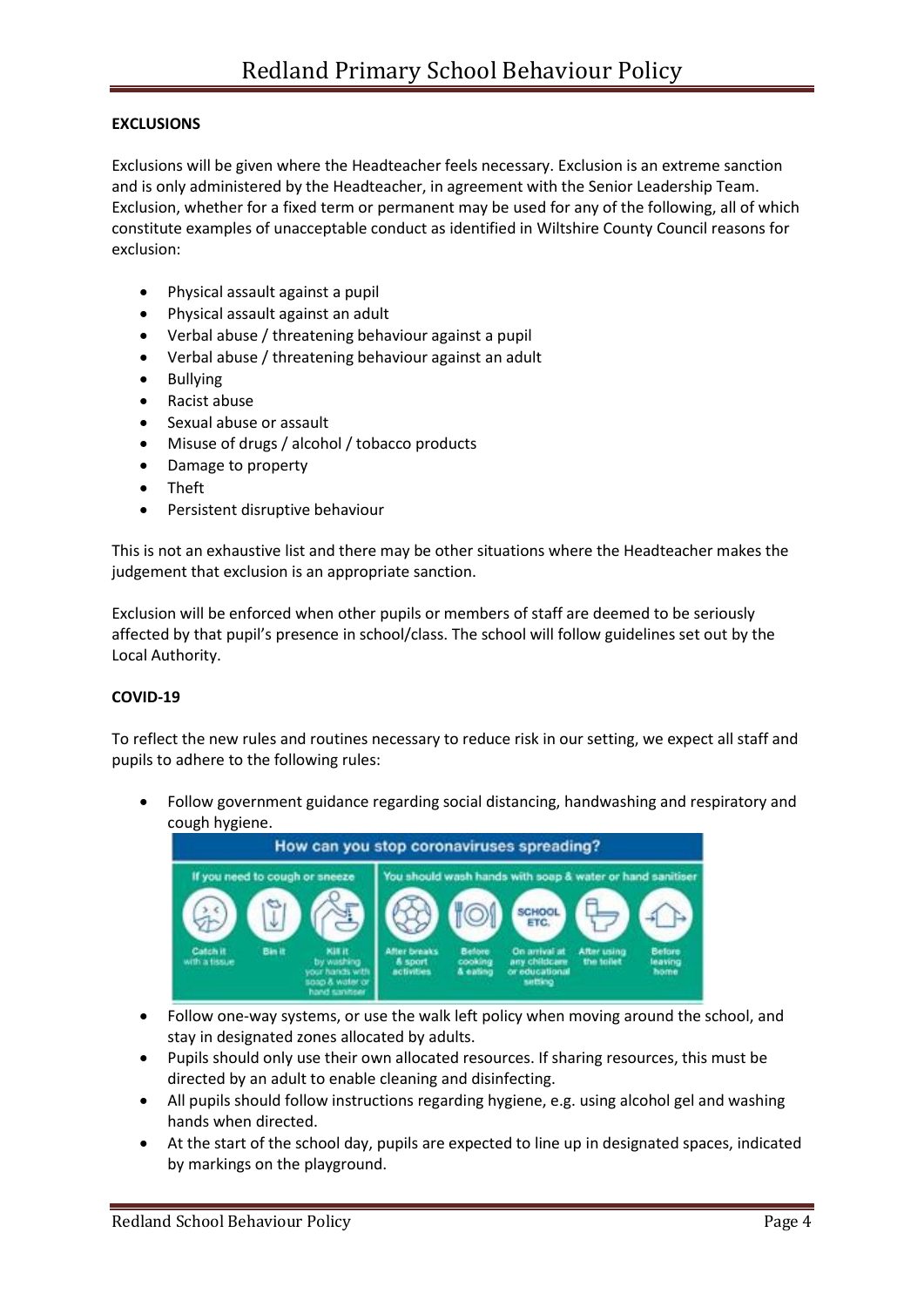- At play times, pupils will be directed to designated zones.
- At pick up and drop off, pupils to follow direction from school staff to enable safe transition into and out of school.

Should any of the above rules not be followed, the school sanctions will be applied appropriately. Sanctions may need to be escalated at a faster rate to ensure the safety of all members of the school community.

*Redland School pupils were involved in drafting this policy, primarily around devising the new school rules.*